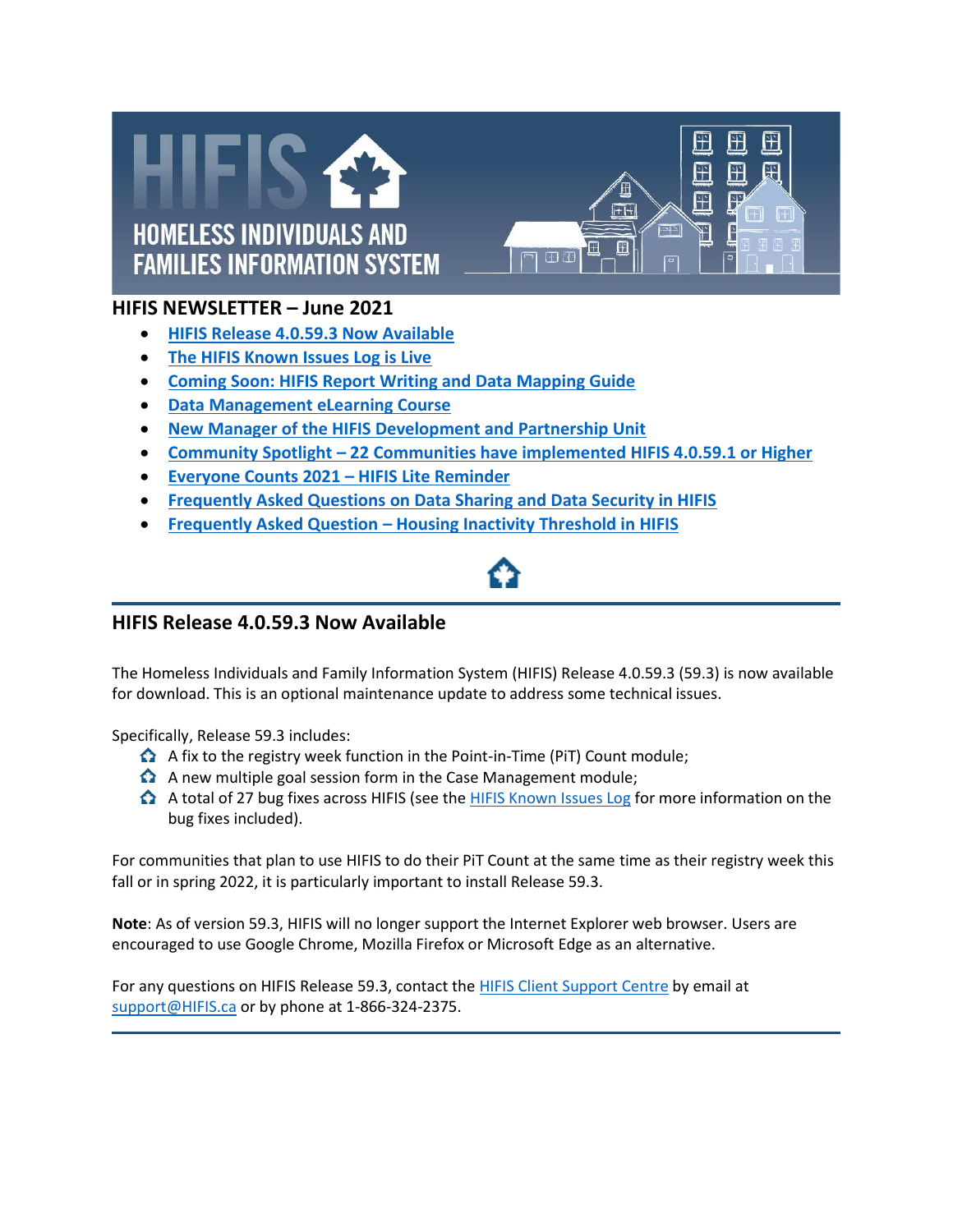## <span id="page-1-0"></span>**The HIFIS Known Issues Log is Live**

The **HIFIS Known Issues log is now live and available.** 

The log is a regularly updated list of bugs and issues that communities have reported. The log shows which issues have been fixed in recent system updates, and explains possible workarounds for certain ongoing issues.

By reviewing the log, you can see some of what the HIFIS development team is working on without having to contact the client support centre. However, because the log is strictly for bugs and issues, you are encouraged to contact the [HIFIS Client Support Centre](mailto:support@hifis.ca) by email at [support@HIFIS.ca](mailto:support@HIFIS.ca) or by phone at 1-866-324-2375 to request system enhancements or to follow up on a ticket.

**Note**: If the issue you are experiencing is specific to your instance of HIFIS, it may not appear on the list.

#### <span id="page-1-1"></span>**Coming Soon: HIFIS Report Writing and Data Mapping Guide**

To help communities create custom Crystal Reports in HIFIS, a new Report Writing and Data Mapping Guide has been developed. The Guide is designed to be helpful for beginners as well as experienced report writers.

The HIFIS Report Writing and Data Mapping Guide will be released in the coming months in English and French and will be posted on the [Homelessness Learning Hub.](https://www.homelessnesslearninghub.ca/learning-materials/how-use-hifis-and-its-functionalities)

#### <span id="page-1-2"></span>**Data Management eLearning Course**

Data is a valuable tool for effective service delivery and decision-making within the housing and homelessness response sector. To help HIFIS Leads and Coordinated Access Leads optimize their data management, a new eLearning course is available.

The course provides advice for strengthening data management practices by:

- 1. Introducing the role of a data steward;
- 2. Describing the concept of the data lifecycle; and
- 3. Identifying common sources of data quality issues and approaches for resolving them.

The Data Management Course is now available in **English and French**.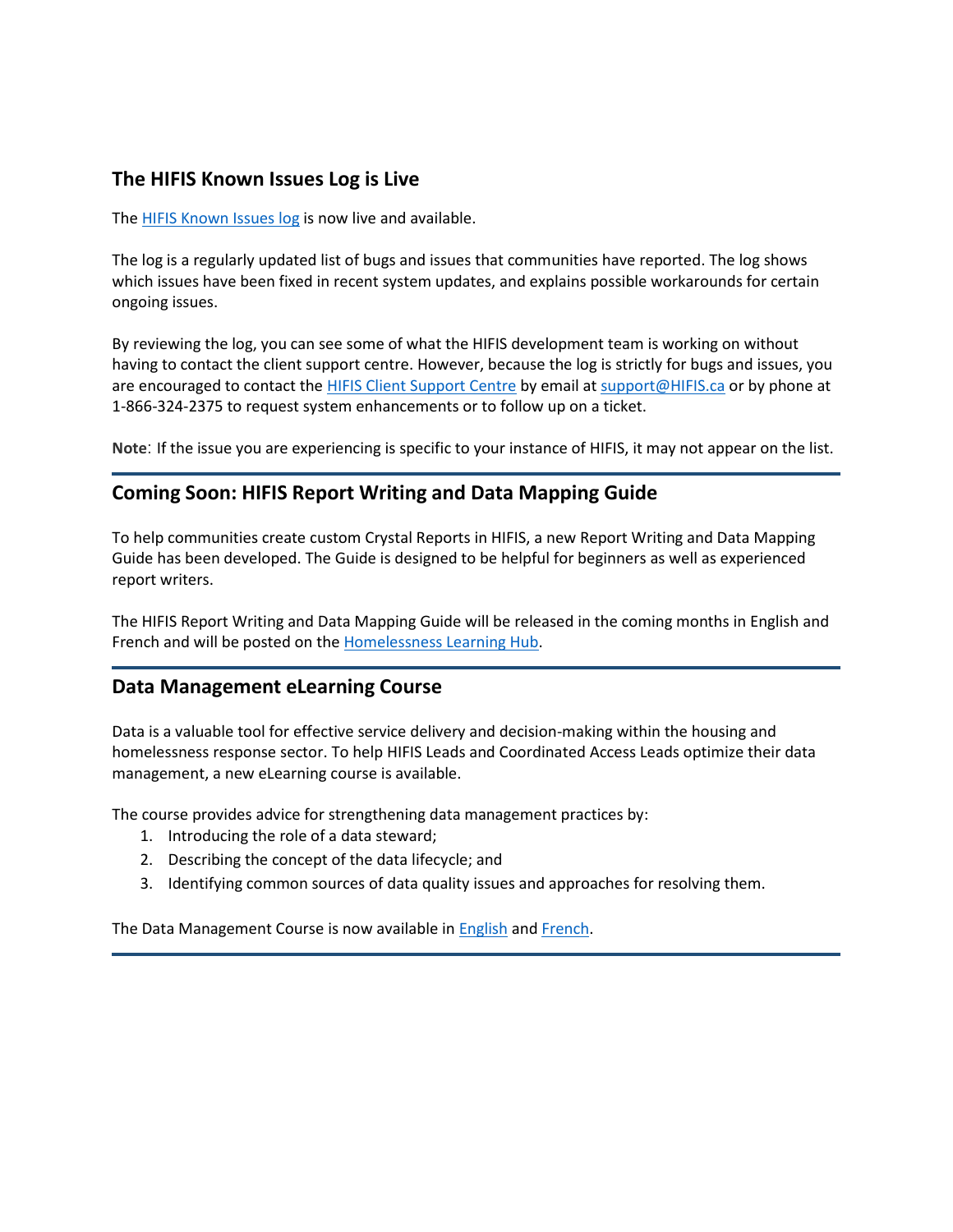# <span id="page-2-0"></span>**New Manager of the HIFIS Development and Partnership Unit**



The HIFIS Development and Partnership Unit welcomes its new manager, Alex Parenteau.

Alex joins us from the Settlement and Resettlement Assistance programs at Immigration, Refugees and Citizenship Canada, where he supported service delivery to newcomers to Canada. Prior to this, he worked for 12 years at Service Canada with a focus on in-person service planning and partnerships.

# <span id="page-2-1"></span>**Community Spotlight – 22 Communities have Implemented HIFIS 4.0.59.1 or Higher**

In this edition, we are putting the spotlight on not one, but **22 communities** that have implemented HIFIS 4.0.59.1 (59.1) or higher. By doing so, these communities are realizing the full potential of HIFIS and becoming increasingly data-driven by ensuring their community benefits from the latest functionalities and fixes.

For example, Release 59.1 includes:

- A Coordinated Access module, which enables users to generate a Unique Identifier list
- A Housing Status Information function to easily identify if a client is housed or experiencing homelessness, including chronic homelessness based on the federal definition
- Automated features that show a client's status as active or inactive.

If your community has not done so already, you are strongly encouraged to update your HIFIS installation to make sure you have the latest release.

For any questions on HIFIS releases, contact the [HIFIS Client Support Centre](mailto:support@hifis.ca) by email at [support@HIFIS.ca](mailto:support@HIFIS.ca) or by phone at 1-866-324-2375.

## <span id="page-2-2"></span>**Everyone Counts 2021 – HIFIS Lite Reminder**

Communities across the country have conducted their Point-in-Time (PiT) Counts this spring or will conduct them at a later date. To support PiT data collection, communities can enter data using HIFIS or HIFIS Lite.

For communities that have requested the use of HIFIS Lite, it is very important that you **register your HIFIS Lite installation in order to allow your data to be exported**. To register your instance, contact the HIFIS Client Support Centre a[t support@HIFIS.ca](mailto:support@HIFIS.ca) or by phone at 1-866-324-2375.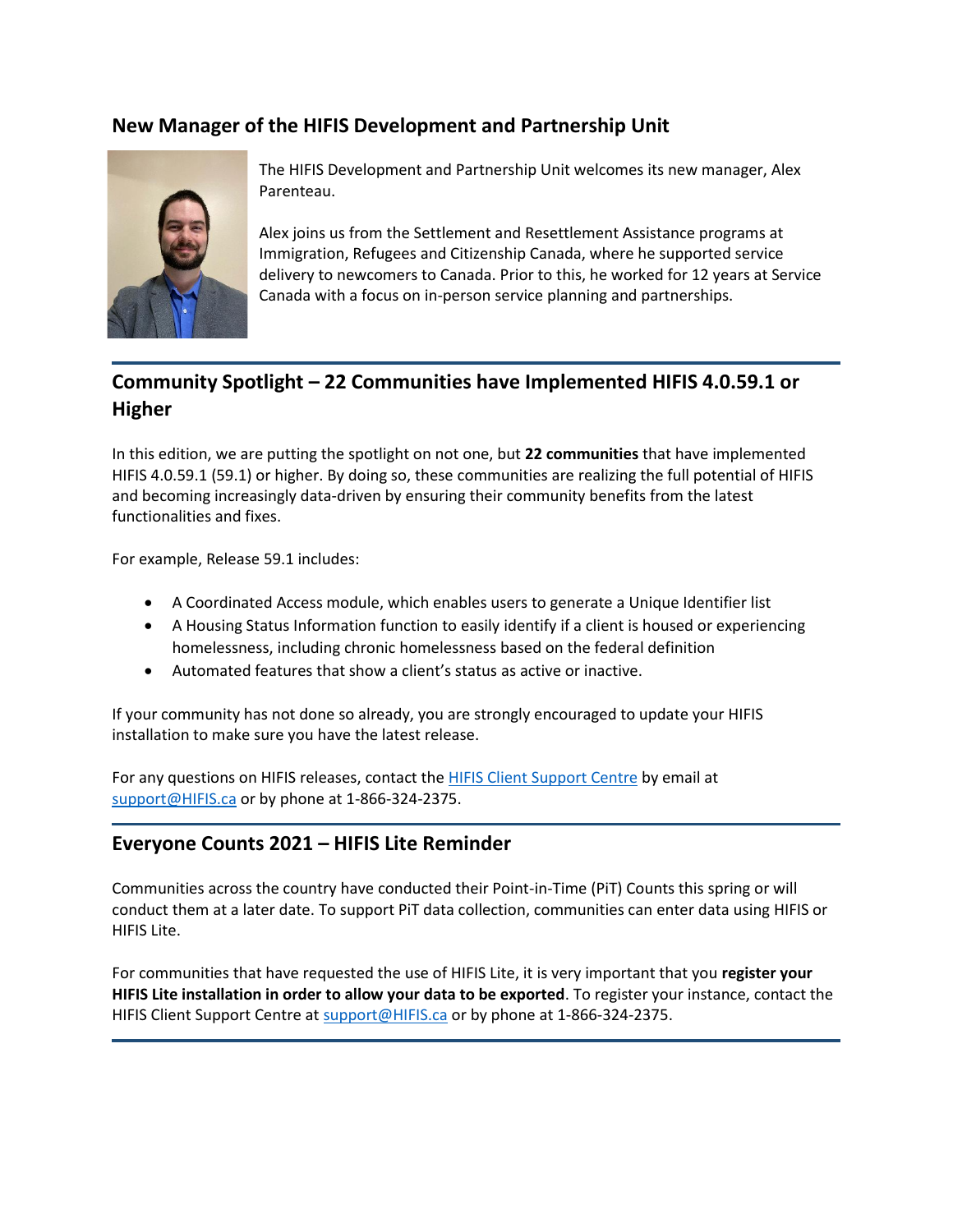# <span id="page-3-0"></span>**Frequently Asked Questions on Data Sharing and Data Security in HIFIS**

To provide communities with the necessary information regarding **data sharing and data security** when implementing HIFIS, a Frequently Asked Questions (FAQ) document has been developed to address common questions regarding how data in HIFIS is collected, shared, and used. This resource is available on th[e Homelessness Learning Hub.](https://www.homelessnesslearninghub.ca/library/resources/frequently-asked-questions-data-sharing-and-data-security-hifis-march-2021)

# <span id="page-3-1"></span>**Frequently Asked Question – Housing Inactivity Threshold in HIFIS**

Since the launch of HIFIS Releases 4.0.59.1 through 4.0.59.3, the HIFIS Client Support Centre has received some questions about a client's housing status being identified as *unknown*.

By default, the system has a 30-day housing inactivity threshold. After 30 days with no updates to housing history records, a notification appears on a client's file that says the client's housing history is out of date. This new feature encourages users to validate a client's Housing History regularly.

To modify (or remove) how frequently the housing inactivity threshold appears, as the administrator, change the settings by editing the cluster and modifying the **Housing Inactivity Threshold**. You can select a range between 7 and 365 days.

If you have questions about the Housing Inactivity Threshold, contact the [HIFIS Client Support Centre](mailto:support@hifis.ca) by email at **support@HIFIS.ca** or by phone at 1-866-324-2375.

Does your community use HIFIS in an innovative way or have HIFIS best practices? [Share your stories](mailto:info@hifis.ca) with us!

Are you interested in registering to receive this HIFIS newsletter? Send your consent to [info@HIFIS.ca.](mailto:info@HIFIS.ca)

To subscribe to the Reaching Home Newsletter, send your consent to [ESDC.ISSD.RHInfo](mailto:ESDC.ISSD.RHInfo-infoVCS.DGRSDS.EDSC@hrsdc-rhdcc.gc.ca)[infoVCS.DGRSDS.EDSC@hrsdc-rhdcc.gc.ca.](mailto:ESDC.ISSD.RHInfo-infoVCS.DGRSDS.EDSC@hrsdc-rhdcc.gc.ca)



For all questions or comments about the HIFIS Newsletter, please respond to this email.

Homelessness Policy Directorate Employment and Social Development Canada / Government of Canada 140 Promenade du Portage, Phase IV, Gatineau, Quebec K1A 0J9 Email: [info@HIFIS.ca](mailto:info@HIFIS.ca) Website[: www.HIFIS.ca](http://www.hifis.ca/)

[To unsubscribe](mailto:NC-HPSINFO-INFOSPLI-GD@hrsdc-rhdcc.gc.ca)